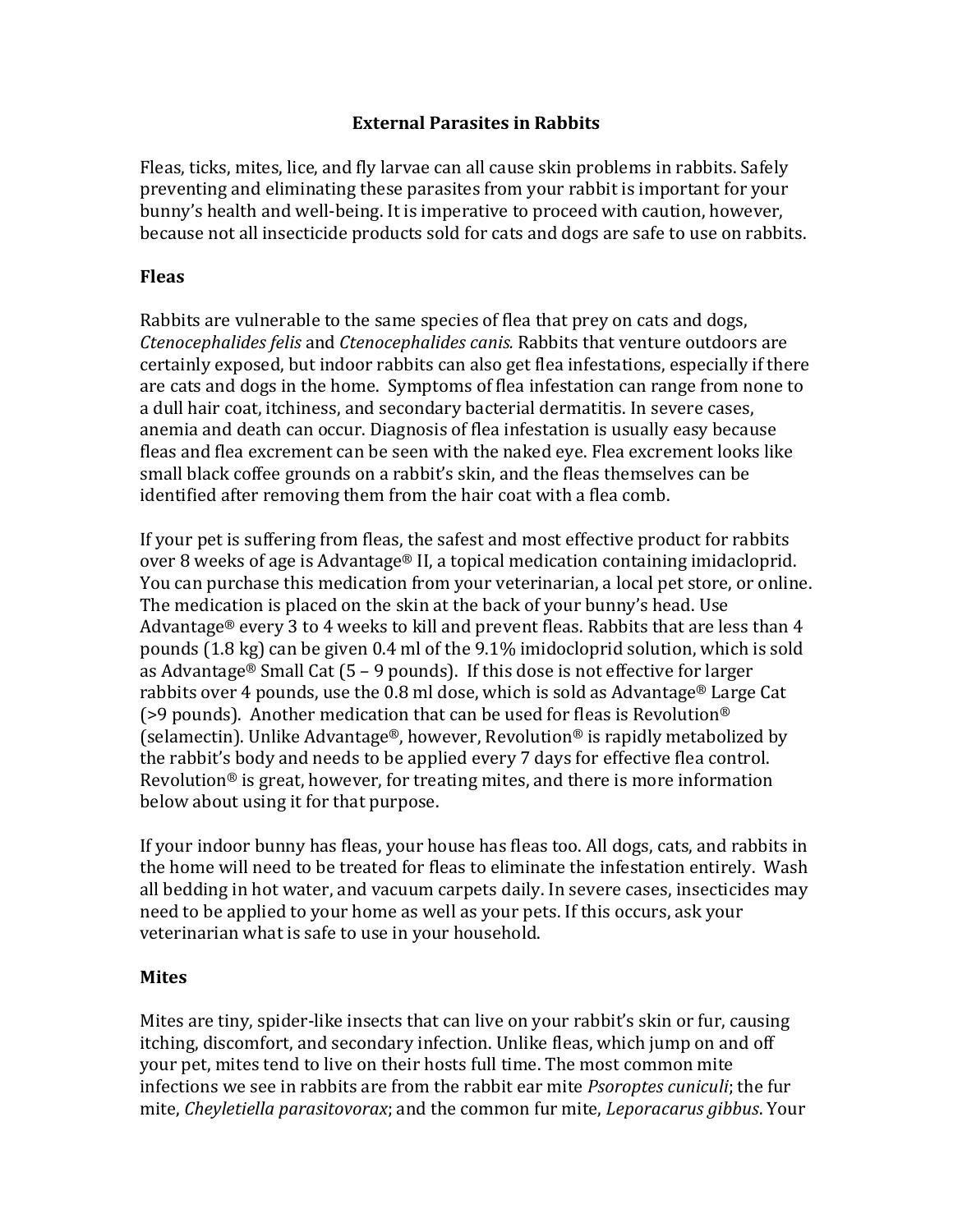veterinarian can diagnose and identify mites after looking at samples under a microscope.

Rabbit ear mites create thick tan to reddish-brown scabs inside of a rabbit's ear canals. Occasionally, these lesions spread to other parts of the body. Ear mite infections are quite painful and itchy. If left untreated, the lesions can put the inner ear at risk of infection and subsequent hearing loss. Affected rabbits will often shake their heads and scratch their ears excessively. These mites are very contagious and generally spread by direct contact from an infected to a non-infected animal. The environment can also become contaminated when an animal scratches or shakes.

*Cheyletiella parasitovorax* and *Leporacarus gibbus* are fur mites that produce flaky skin and hair loss along a rabbit's back. As these diseases progress and become more severe they can also become itchy, and rabbits can create wounds from scratching. The *Cheyletiella* mite is zoonotic and can produce mild skin lesions in people.

The two most common medications used for treating mites in rabbits are ivermectin and Revolution® (selamectin). Ivermectin is an injectable medication, and Revolution® is a topical medication. Both of these medications require a prescription from your veterinarian.

## **Lice**

The rabbit louse *Haemodipsus ventricosus* is infrequently found on rabbits. These lice are small insects that live on the fur of rabbits. Lice cause less damage than do mites, but their presence is irritating to rabbits. Lice are best treated with the topical medication Revolution®.

# **Ticks**

Ticks are common in our part of California, and rabbits that go outdoors will encounter them. While rabbits seem adept at removing ticks from the parts of their body they can reach with their teeth, they are often unable to remove ticks from their face and ears.

The safest and quickest method of dealing with ticks on your bunny is direct removal. Have a friend hold the rabbit for you, then using tweezers, firmly grasp the tick near where it attaches to the skin and pull. Revolution® is labeled for the prevention of tick infestations in dogs and may also work in rabbits, although it hasn't been formally tested. However, due to the rabbit's quick metabolism this protection is unlikely to extend much longer than a week. Any rabbit that spends time playing outdoors should get daily tick checks. The only 100% effective method of preventing ticks on your bunny is to keep it indoors.